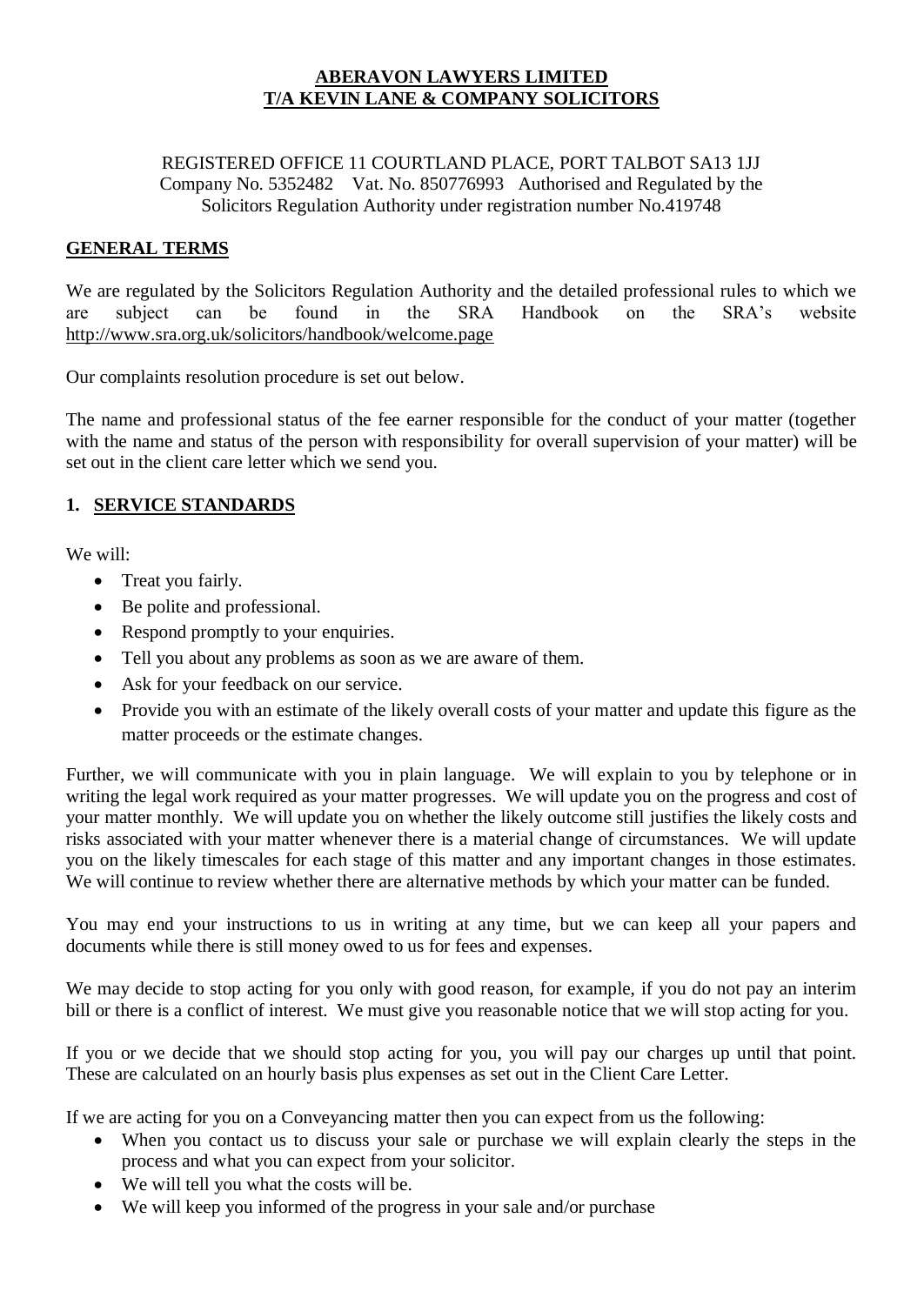• We will work in line with the quality standards of the Law Society's COS. If you have a concern about the firm as a member of the CQS you can contact the Law Society team at cqs@lawsociety.org.uk.

## **2. RESPONSIBILITIES**

We will review your matter regularly. We will advise you of any changes in the law. We will advise you of any circumstances and risks of which we are aware or consider to be reasonably foreseeable that could affect the outcome of your matter. We expect you to provide us with clear timely and accurate instructions. You will provide all documentation required to complete the transaction in a timely manner. You will safeguard any documents which are likely to be required for discovery or use in any proceedings.

## **3. HOURS OF BUSINESS**

Our hours of business are Monday to Friday 9am - 1pm and 2pm – 5pm. Our telephone number is 01639 893700. Our fax number is 01639 893744. Our website is [www.kevinlane.co.uk](http://www.kevinlane.co.uk/) Email addresses are provided for the appropriate fee earner.

## **4. PROFESSIONAL INDEMNITY INSURANCE**

Our Professional Indemnity Insurers are AmTrust Europe Limited. Correspondence is to be addressed to JLT Speciality Limited, The St Botolph Building, 138 Houndsditch, London, EC3A 7AW.

This covers the work that we carry out and our policy is in accordance with Law Society and Solicitors Regulation Authority requirements and which covers us for legal advice services in England and Wales only.

## **5. EQUALITY AND DIVERSITY**

Kevin Lane & Company is committed to promoting equality and diversity in all of its dealings with potential clients, clients, third parties and employees. Please contact us if you would like a copy of our Equality and Diversity Policy. We will make reasonable adjustments for disabled clients.

## **6. DATA PROTECTION ACT & THE GENERAL DATA PROTECTION REGULATION 2018**

As solicitors, we have a duty of confidentiality to you under the SRA Code of Conduct 2011. We, of course, take that duty very seriously and it is part of our professional culture to protect your personal data. In some circumstances we will have a legal obligation to share your personal data with public agencies and authorities.

We are also registered under the Data Protection Act with the Information Commissioner.

We use the information you provide primarily for the provision of legal services to you and for related purposes.

Our use of that information is subject to your instructions, the Data Protection Act, and from the 25th May 2018, the General Data Protection Regulation (GDPR).

Further information on how we process your personal data and our lawful bases, for doing so under the GDPR, can be found in our Privacy Notice**,** on our website at [www.kevinlane.co.uk.](http://www.kevinlane.co.uk/) If you do not have access to the internet, then please inform the fee earner with conduct of your matter and they will send you a paper copy of the Privacy Notice.

Although the law changes on  $25<sup>th</sup>$  May 2018, it will not alter the way we process your information. If you refuse to provide certain information or object to us sharing it with others, then we may not be able to progress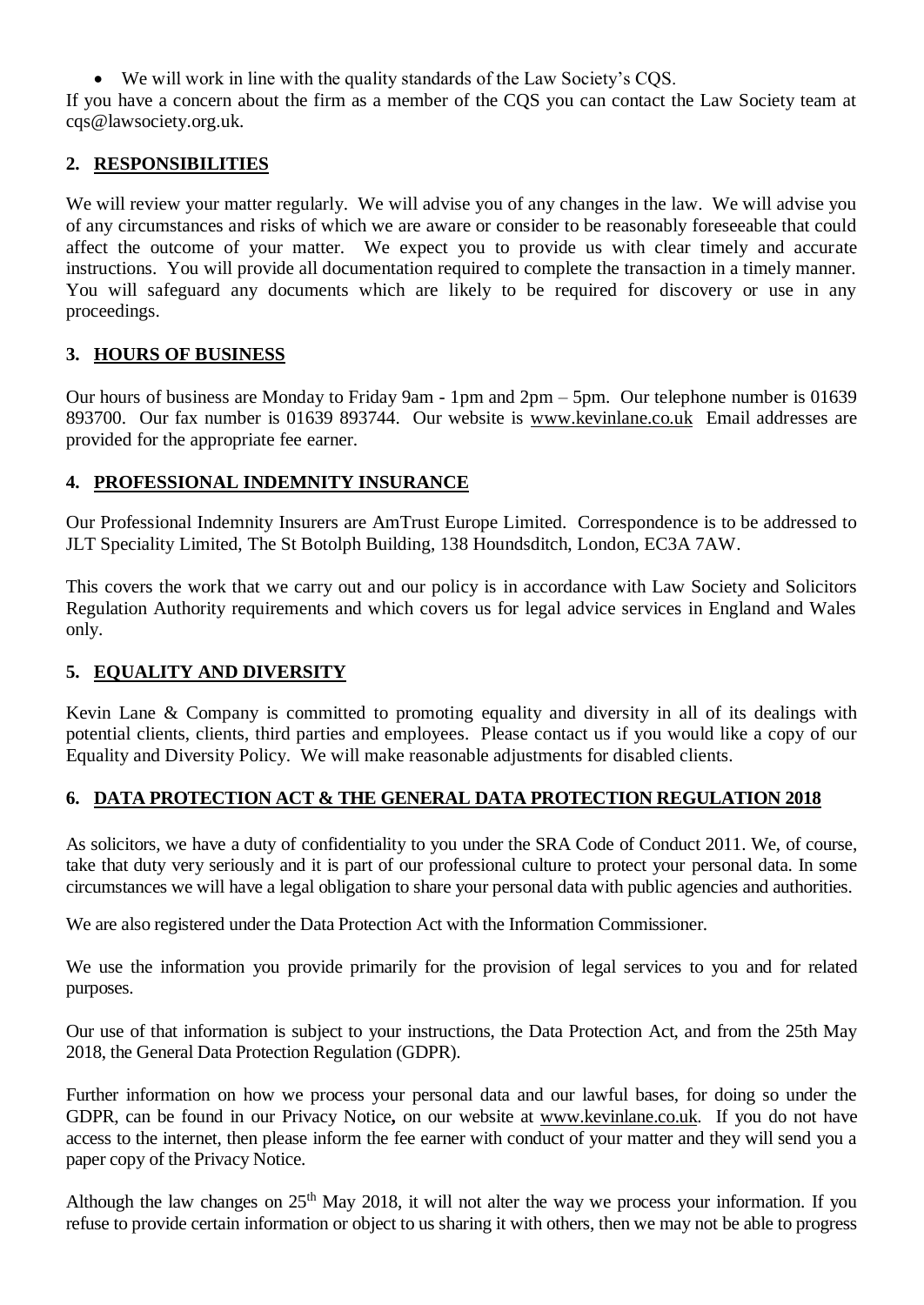your matter or indeed continue to act for you.

Please note that our work for you may require us to give information to external third parties such as expert witnesses and other professional advisors and auditors. Some of those third parties such as barristers and doctors will be subject to their own professional codes of conduct with regard to confidentiality. We have entered into appropriate confidentiality/privacy agreements with relevant third parties.

You have the right to access the personal data that we hold about you. You also have other rights such as the right to object to us sending you information. You can exercise these rights by simply writing to Mr Kevin Lane, our COLP/Data Protection Officer who has overall responsibility for Data Protection. If you have difficulty in putting your request in writing, then please contact us in some other way and we will do all that we reasonably can to accommodate you and enable you to exercise your rights. We may ask you for proof of identity when you make a data subject request.

Further information on your rights can be found in our Privacy Notice.

## **Auditing of Files & Confidentiality**

External firms or organisations may conduct audits or quality checks on our practice. These external firms or organisations are required to maintain confidentiality in relation to your files.

For example, the Solicitors Regulation Authority may inspect our file(s). As a result of this, we are, or may become subject to periodic checks by outside assessors. This could mean that your file is selected for checking. All inspections are, of course, conducted in confidence. If, however, you object to this, then please let us know and we will mark your file(s) as "not to be inspected".

## **7. PAYMENT OF INTEREST**

There shall be no interest paid on money received by us on your behalf which is held by us in connection with an ongoing transaction and is held by us for less than a month. If however in the course of a transaction we need to hold monies on your behalf for longer than a month we will either:

- (a) Return monies to you;
- (b) Pay interest to you (on those monies) at a rate earned by us from Barclays Bank plc; or
- (c) Deposit monies in a local building society with interest accruing to you.

We will not hold money on your behalf for longer than three months and will return it to you if necessary. If we are obliged to hold money on your behalf for longer than twelve months (e.g. for a retention or because a beneficiary cannot be traced) we will write to you on an annual basis to confirm that we are still holding that money and the reason why we are still holding it.

#### **8. CONSUMER CONTRACTS (INFORMATION, CANCELLATION AND ADDITIONAL CHARGES) REGULATIONS 2013**

When we accept your request to advise you or act for you, as a Consumer, we effectively enter into a contract with you.

## **On-Premises Contract**

Normally if you attend our offices in person (we meet you face to face) and we agree to accept your instructions then the contract between us will be entered into "on our premises" (i.e. an "on-premises contract"). Then provided we have given you sufficient information for you to make an informed decision e.g. an indication of the likely overall costs and disbursements then no right to cancellation normally arises and you will be liable for the costs and disbursements incurred in fulfilling your requests and instructions.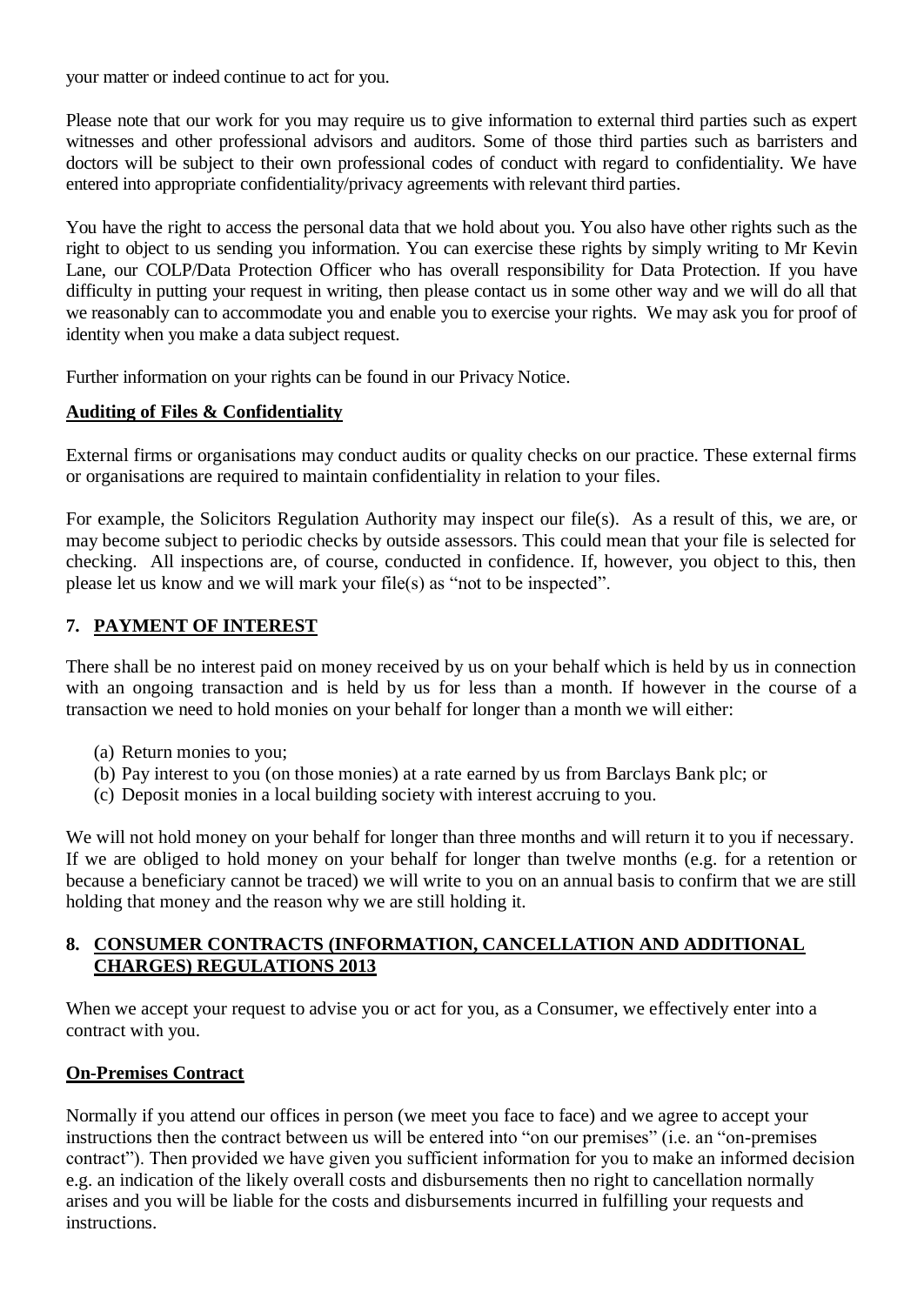## **Off-Premises Contract**

If however, we meet you in person but away from our offices e.g. at your home, or in hospital, then if we agree to accept your instructions, you will have the right to cancel the contract (i.e. an off-premises contract) as set out below.

## **Distance Contract**

Also, if we have not met you in person and only communicated with you by phone, email, letter or fax to accept your instructions (i.e. a distance contract) then similar rights of cancellation arise.

#### **Rights of Cancellation**

You have the right to cancel this contract within 14 days without giving any reason. This is sometimes called a "cooling off" period and gives you the opportunity to change your mind. The cancellation period will expire after 14 days from the day of the conclusion of the contract between us. This day is the date we accept your offer to act for you. This will be the date shown on our initial client care/terms of business letters which we will send to you. The client care and terms of business letters together set out the main characteristics and scope of the legal services we are providing to you. They will tell you what we will and will not do and explain your responsibilities. This information should enable you to make informed decisions about your matter. If you are unclear about any information we provide then please do not hesitate to contact us for clarification/further information.

To exercise the right to cancel, you must inform us Kevin Lane & Company at 11 Courtland Place, Port Talbot, SA13 1JJ, Fax Number 01639 893744 or by email to [kevin.lane@kevinlane.co.uk](mailto:kevin.lane@kevinlane.co.uk) or [julie.james@kevinlane.co.uk](mailto:julie.james@kevinlane.co.uk) of your decision to cancel this contract by a clear statement (e.g. a letter sent by post, fax or e-mail).

You may use the attached model cancellation form, but it is not obligatory.

To meet the cancellation deadline, it is sufficient for you to send your communication concerning your exercise of the right to cancel before the cancellation period has expired.

## **Effects of cancellation**

If you cancel this contract, we will reimburse to you all payments received from you, we will make the reimbursement without undue delay, and not later than 14 days from the day on which we are informed about your decision to cancel this contract.

We will normally make the reimbursement using the same means of payment as you used for the initial transaction, unless you have expressly agreed otherwise; in any event, you will not incur any fees as a result of the reimbursement.

Legal Aid/Legal Help clients should note that reapplying for legal aid/legal help for the same issue might be difficult if you exercise your right to cancel the contract between us.

## **Requests by you for us to start work during the 14 day cancellation period**

We will not carry out any work within the cooling off period unless you expressly instruct us to do so, in writing.

If you requested us to begin the performance of services during the cancellation period, (e.g. because you wanted the work done or advice given urgently) you will be liable to pay us an amount which is in proportion to what has been performed by us until you have communicated to us your notice of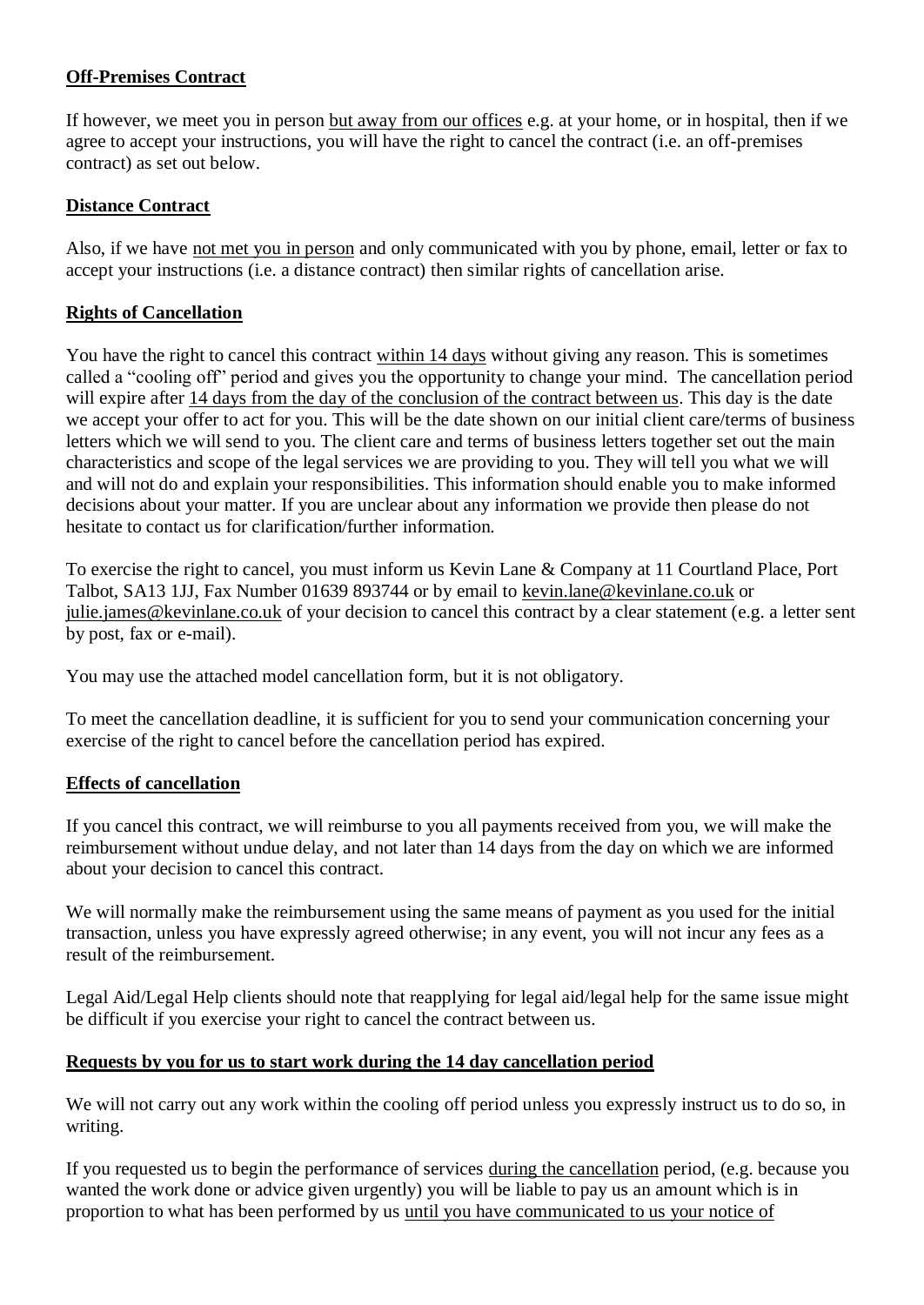cancellation of this contract, in comparison with the full service which would have been carried out under our contract with you, had you not cancelled.

If you requested us (either in writing or by phone) to begin performance of service during the 14 day "cooling off" period (e.g. because you want us to get on with the matter) you will be liable to pay us a fee which is in proportion (as against the full estimated fees) to what has been performed by us until you communicate your notice to cancel. Unless you tell us otherwise, we will assume that any payment on account that you make to us during the 14 day "cooling off" period is an instruction to proceed with your matter within the "cooling off" period and you will be liable for our fees and disbursements to the date of any cancellation.

After the 14 day "cooling off" period (if applicable):

If we decide to stop acting for you, for example, if you do not pay an interim bill or comply with the request for a payment on account, we will tell you the reason and give you notice in wriring.

If you decide to terminate or we decide to stop acting for you, you will pay our charges up to that point. These are calculated on an hourly basis or by a proportion of any agreed fixed fee.

If at any time, you fail to pay us the fees or disbursements (whether contained in a bill or in a request for a payment on account) requested we reserve the right to cease working on your case until any arrears are brought up to date.

In reference to our website and our client care we have provided you with a fixed fee quote. This is subject to this being a standard conveyance with no additional works. If we find that this matter has additional works which we did not envisage this firm reserves the right to charge you additional costs (excluding disbursements) on a fixed fee basis as confirmed below:-

Help to Buy ISA - the government has created a scheme for first time buyers to obtain a 25% bonus on savings within the well-known scheme called the "Help to Buy ISA". If you have a Help to Buy ISA this firm has to make an application to the Government Portal to obtain your 25% bonus for you to purchase your first home - £50.00.

Gifted Deposits - if you are relying on a family member to provide you with a gifted deposit to fund your purchase this firm has to comply with the POCA Act, Money Laundering Regulations and ensure your lender is content with the arrangement to ensure the purchase can go through legally. This includes bespoke letters from your parents to us and the banks, additional AML checks and bankruptcy searches - £75.00.

Statutory Declaration - on your sale you may be advised by the buyer that the property either does not have an easement or the roads to it are unadopted. To enable this deal to go through you will need your lawyer to draft a bespoke statutory declaration signed by you to ensure you can sell your property - £50.00.

Removal or Satisfying a Restriction on your Title - on your sale you may be advised by the buyer that there is a restriction on your title which is preventing the sale proceeding. To enable you to sell your property this firm will need to draft and potentially submit specific RX forms to the Land Registry, as without these forms it is impossible for you to sell your property - £50.00.

Unregistered Land - according to recent surveys around 75% of land in England and Wales is now registered at the Land Registry with a title number. This registration process makes conveyancing much simpler for lawyers as the property can now be purchased/sold simply by the property's title number. However when properties are unregistered the solicitor must draft additional papers (if selling) or submit substantially more paperwork (if buying). Furthermore the enquiries process is much more difficult or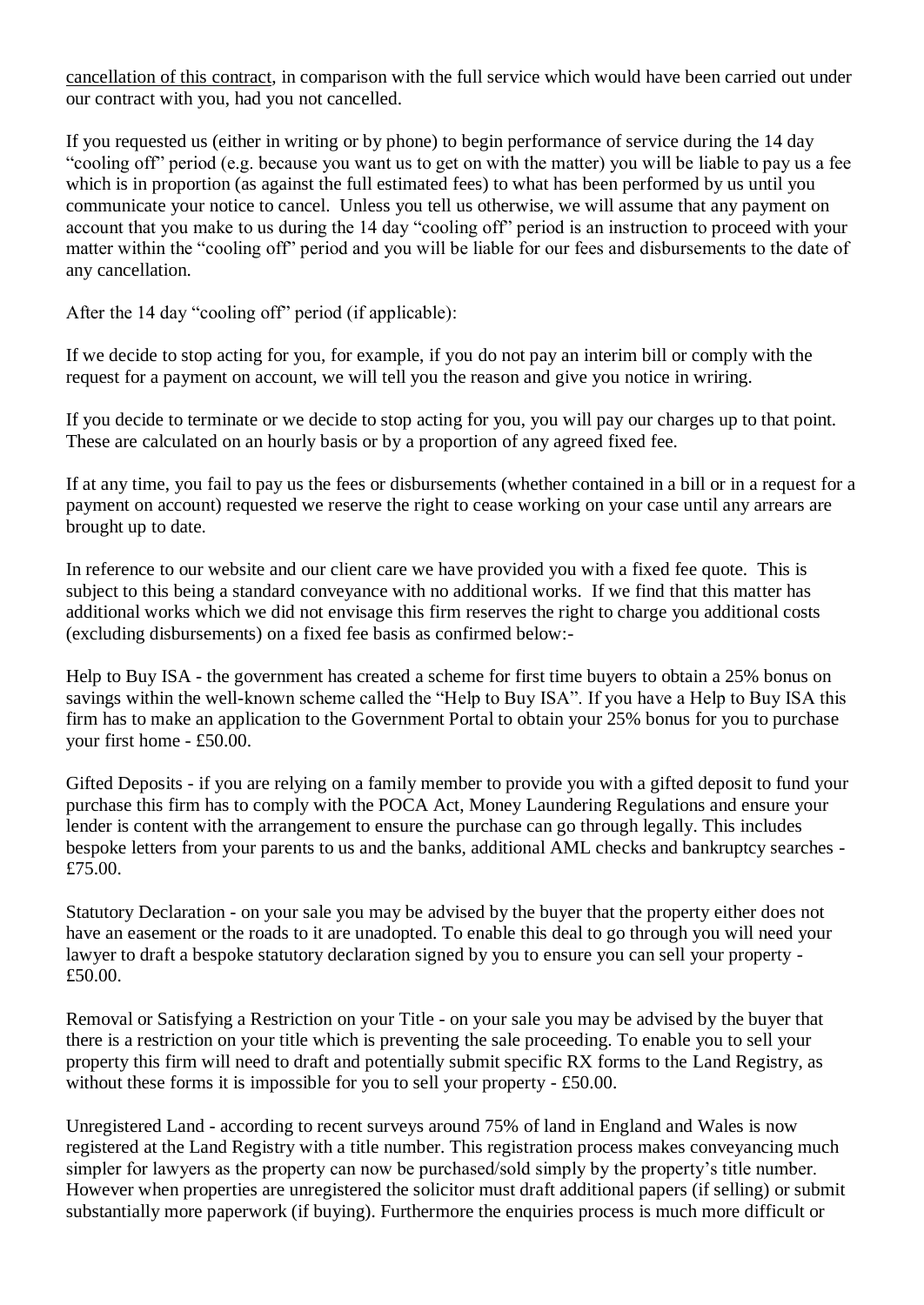lawyers as the lawyer must ensure all papers are available to enable the property to be registered at the Land Registry with a title number – hence why this is additional work -  $\pounds 100.00$ . Leasehold - buying and selling leasehold properties are much more complicated than purchasing a freehold property as there is so much more information to collate prior to the property transaction going through. For example your lawyer will need to check the lease, be on the look out for restrictive covenants, apportion ground rent and service charge, satisfy the restrictions on your title, give notice to your landlord, review the LPE1 and Management Pack etc. Depending on the complexity of the job and the knowledge this firm has on the property a fixed fee set by the lawyer will be agreed with you as soon as reasonably possible in the transaction - £150.00-£300.00.

Help to Buy Wales - many developers in Wales give prospective home buyers the opportunity to purchase new build homes with the helps of an equity loan from Help to Buy Wales. This is a shared equity loan from Help to Buy Wales (which is backed by Welsh Government) on new builds up to £300,000.00 – whereby the buyer places a minimum of 5% deposit on the build and Help to Buy Wales will provide an equity loan up to 20% of the purchase price. However only accredited firms like Kevin Lane & Company can undertake this work and the additional works needed to get this loan through and register it properly on your deeds is substantial - £250.00.

Indemnity Policies - when selling a property your buyer may become aware that you have a lack of paperwork to sell which means the property cannot be sold. To fill this void the seller is likely to be asked to provide an indemnity policy to indemnify the new owner against future enforcement when they move into the property. Thus a seller will require their lawyer to draft, order, pay for and implement this policy on your behalf - £50.00.

New Build Properties - new build properties are notoriously renowned for being much more difficult to purchase as the development is brand new. For example your lawyer must check the drains, roads, rights of way, NHBC Guarantees, Incentive Forms, Planning Permissions, Building Consent - £250.00.

Admin Fee for Transfer of Funds - at the end of a transaction it is likely that you will have to instruct us to transfer monies to another party. For example in sales you will instruct us to pay estate agents, you may ask us to redeem your mortgage, request indemnity policies or you may ask us to transfer the net balance from sale to you. In purchases you will ask us to receive funds from you/the mortgage company, then transfer it to the seller. Furthermore on Leaseholds you may instruct us to send funds to the management company or the leaseholder. Obviously this is additional work involving large sums of money. Thus to ensure this work is undertake properly to enable your deal to go through this firm will charge if necessary a fixed fee of per file – regardless of the amount of transaction - £25.00.

SDLT5 Certificate - as you may be aware on the  $1<sup>st</sup>$  April 2018 the collection of Stamp Duty was devolved to Welsh Government and now all Welsh Properties are purchased under the Land Transaction Tax (thus Stamp Duty is no longer in existence in Wales). However if you are purchasing a property in England this system is still in play, however all purchasers of property in England will now be charged a fixed fee to enable us to obtain the SDLT5 certificate to complete your purchase - £75.00.

Buying a Repossessed Property - our experience with buying repossession properties is that time is very much of the essence in these matters. For example the mortgagee in possession will advise that you must obtain an exchange of contract on this property within 14/28 days which means the lawyer working on your file must working much more quickly and efficiently than in normal transactions. Thus to ensure the works are completed within these time constraints and properly this would class as additional work at speed to ensure your workload is prioritised to purchase your property - £150.00.

Defects in Title and other Sundry Matters - from time to time a transaction may have additional works which could not be foreseen by the lawyer. For example selling land which is possessory title and updating the title to absolute title. Another example could be that your mortgage company have included a bespoke special condition in the mortgage offer which means additional works are required. Obviously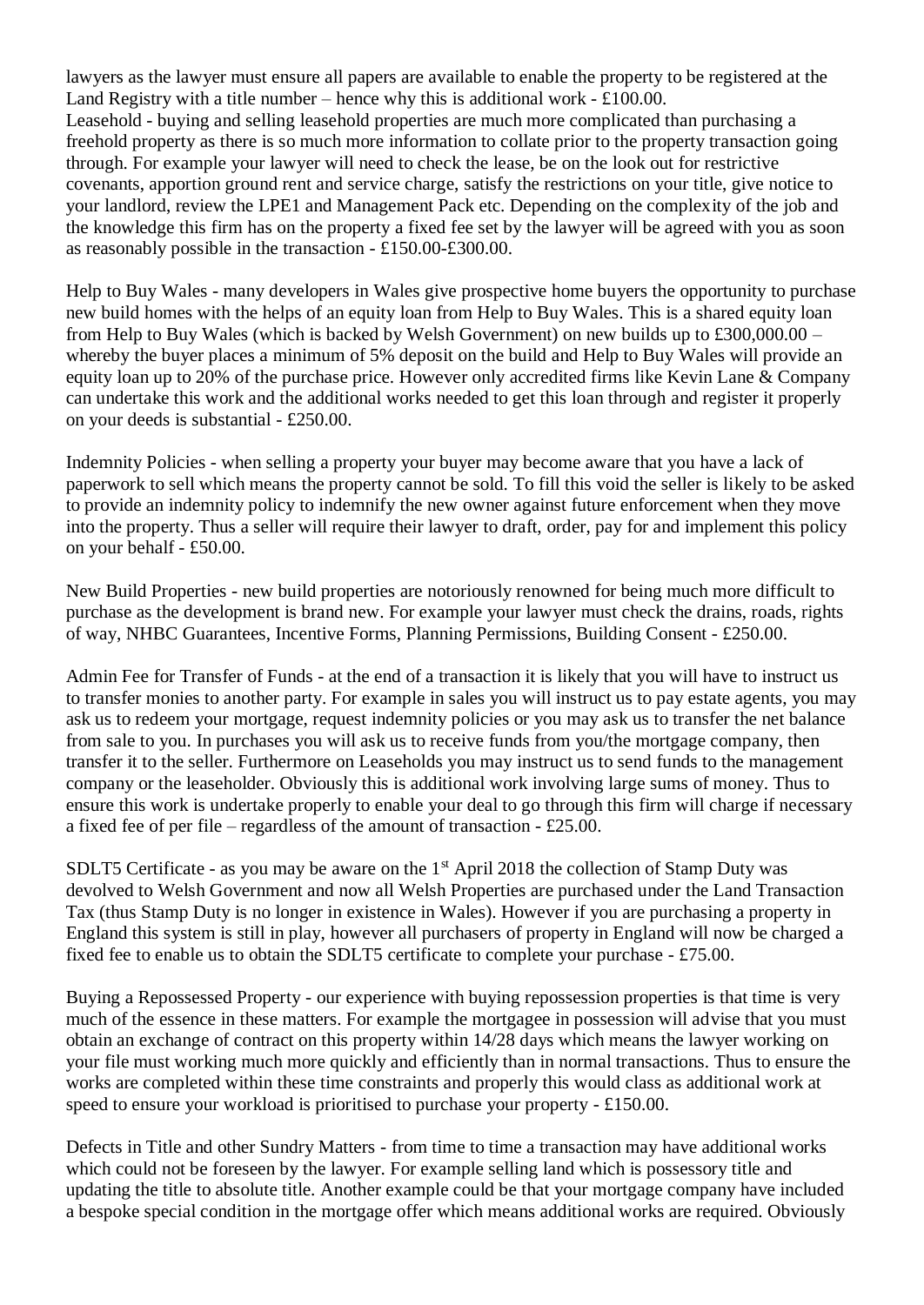in these scenarios the lawyer will have to complete additional works to ensure your transaction completes whilst protecting your position in the deal - thus additional costs must be agreed between parties to allow this to happen – TBC.

## **9. FINANCIAL ARRANGEMENTS WITH CLIENTS**

Our practice's policy is not to accept cash from clients over £500.

If you try to avoid this policy by depositing cash directly with our bank we may decide to charge you for any additional checks we decide are necessary to prove the source of the funds.

Where we have to pay monies to you it will be paid by cheque or bank transfer. It will not be paid in cash or to a third party.

## **MONEY LAUNDERING REGULATIONS 2007 and Financial Transactions**

We are required by anti money laundering legislation to obtain proof of identity from clients for whom we act. Accordingly, you may be asked to supply us with the requisite information. In order to enable us to satisfy our obligations under these Regulations and related legislation, it will almost always be necessary for you to supply appropriate proof of identity before we are able to act or continue to act for you or for any principal whom you may represent. We will also not be able to receive any funds from, or pay any funds to you or on your behalf unless all necessary identification and other procedures have been satisfied for the purposes of the Regulations. Any failure or delay on your part to provide us with any requested documentation or information may mean that we cannot act for you or must cease acting for you.

For individuals and partnerships, proof of identity will usually be a current valid passport, driving licence, recognised identity card or equivalent showing your name, date of birth and photograph together with a current utility bill or equivalent confirming your address. For companies, we will usually require a copy Certificate of Incorporation or copy audited statutory accounts together with personal identification as above in respect of some or all of the company's Directors. In the case of a company incorporated overseas, there should also be a Certificate from lawyers qualified in the relevant jurisdiction to the effect that the company is properly incorporated, together with evidence of the company's Directors and of the authority and identity of the persons instructing us.

We are required to keep these records for a minimum period of five years. Where we already hold the above informed as we have acted on your behalf before in connection with another matter, we may require further documentation from you in order to update our records.

Any cheque you give us should be a personal cheque from you drawn on a UK bank account in your name.

Any money received and paid out must relate to the underlying transaction/case. We are not permitted by the SRA Accounts Rules to simply act as a banker and receive money from you or a third party and pay it out on your behalf. All payments in and payments out must be related to and recorded on your matter file.

## **PROCEEDS OF CRIME ACT 2002**

The Proceeds of Crime Act 2002 can oblige us to report information about financial offences to the National Crime Agency. In particular, if it seems that any assets involved in your matter were derived from a crime we may have to report it. This can include even small amounts of money and covers all offences, including, for example, tax evasion and benefit fraud.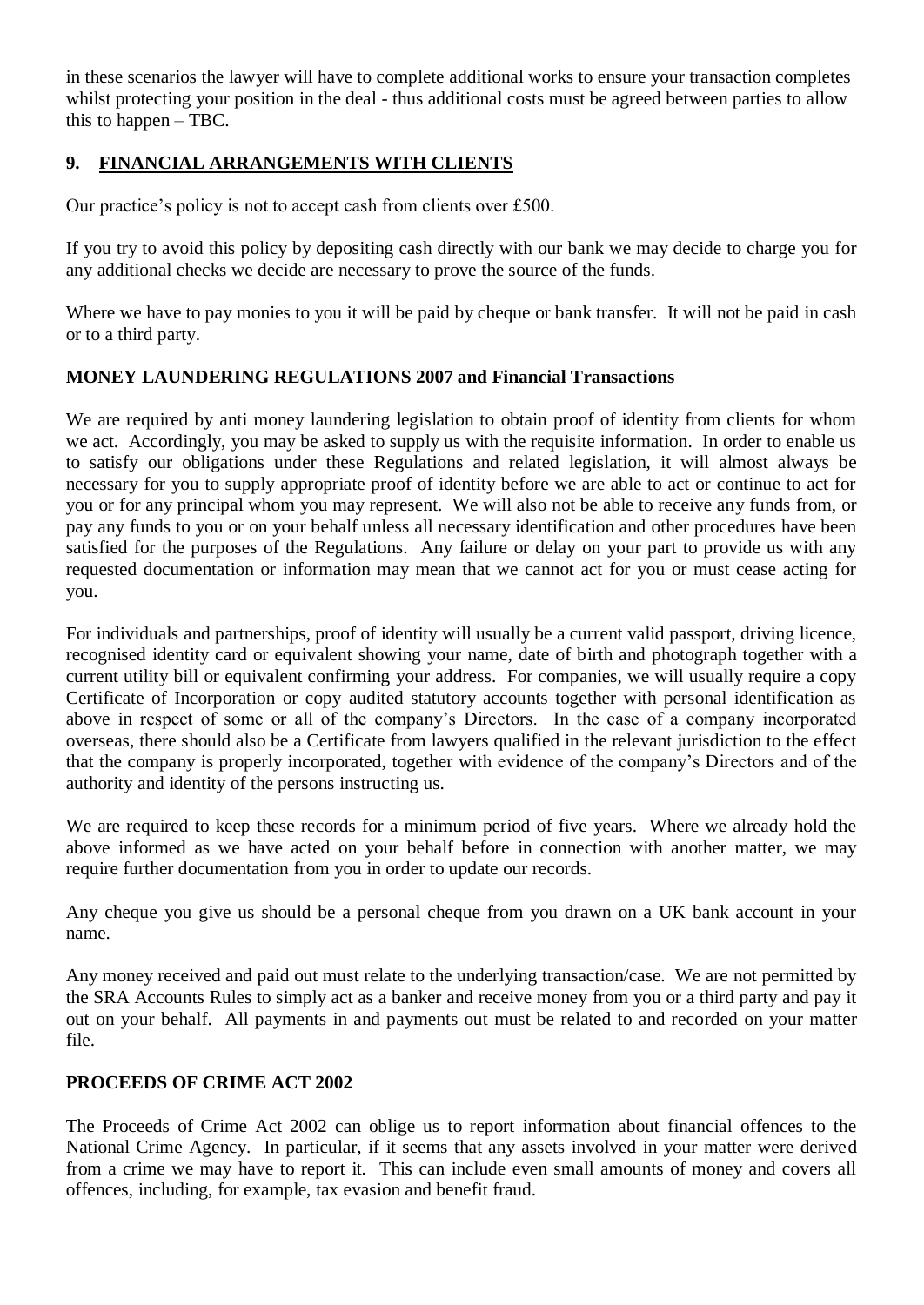If we have to make a report we may not be able to tell you that we have done so. A report may result in an investigation by the police, the Inland Revenue or other authorities. The law contains exceptions. If you are concerned about how this may affect you, please ask us to clarify until we are satisfied with the source of the money or funds. We shall not be liable for any loss, damages, penalties, costs, interest or charges which you may suffer or incur.

## **MORTGAGE FRAUD**

If we are also acting for your proposed lender (e.g. bank/building society) in a purchase/remortgage transaction, we will have a duty to reveal to your lender all relevant facts about the purchase and mortgage. This includes any differences between your mortgage application and information we receive during the transaction and any cash back schemes or discount schemes that a seller is giving you.

**Deposit Protection Scheme** – the Financial Services Compensation Scheme (FSCS) in the event of bank failure

- We are unlikely to be held liable for losses resulting from a banking failure.
- The name of our bank in which your money will be held is Barclays.
- The £75,000 FSCS protection limit applies to you as an individual client, and so if you hold other personal monies yourself in the same deposit-taking institution (e.g. bank) as our client account, the limit remains £75,000 in total.
- If you are a corporate body client and are not considered a small company by FSCS, then you will not be eligible for compensation.
- Deposit-taking institutions (like banks) have several brands, i.e. where the same institution is trading under different names. You should check either with your deposit-taking institution, the FCA or a financial advisor for more information.
- We will assume by your acceptance of these terms of business that we have your consent for the disclosure to the FSCS of your details in the event of a deposit-taking institution (bank) failure.

## **10. PROVIDING EXEMPT FINANCIAL SERVICES**

We are not authorised under the Financial Conduct Authority. However, we are included on the register maintained by the Financial Conduct Authority so that we can carry on insurance mediation activity, which is broadly the advising on, selling and administration of insurance contracts. This part of our business including arrangements for complaints or redress if something goes wrong, is regulated by the Solicitors Regulation Authority. The register can be accessed via the Financial Service Register at [http://register.fca.org.uk.](http://register.fca.org.uk/)

The firm complies with the insurance mediation rules as set out in Rule 9 of the SRA Handbook and our Insurance Mediation Officer is Kevin Lane.

## **11. MAKING A DISCLOSURE**

We are professionally and legally obliged to keep your affairs confidential. However, (as set out above) solicitors may be required by statute to make a disclosure to the National Crime Agency where they know or suspect that a transaction may involve money laundering or terrorist finances. If we make a disclosure in relation to your matter we may not be able to tell you that a disclosure has been made. We may have to stop working on your matter for a period of time and may be not be able to tell you why.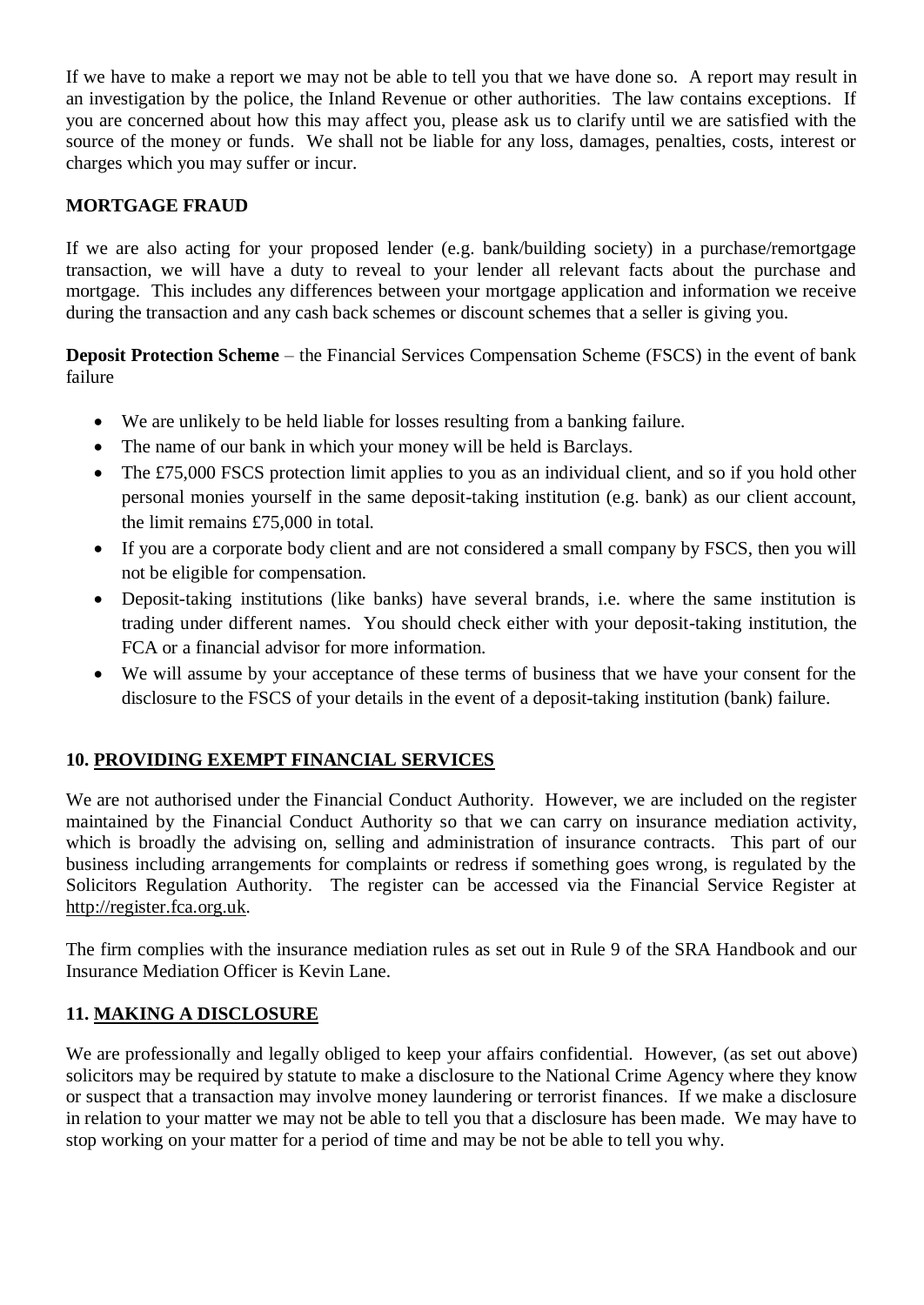## **12. STORAGE OF DOCUMENTS**

After completing the transaction we reserve the right to hold all your papers and documents while there is money owed to us for the fees and expenses outstanding. Please note that at the conclusion of any sale, purchase or conveyancing matter, relevant original documentation such as Indemnity Policies, Planning Permissions, Building Regulations etc will be given to you. We may or may not keep copies. If we do, they will only be retained for six years so you have a responsibility of preserving all the original documents that are sent to you. We will keep the file of papers for up to six years except those papers that you ask to be returned to you. We keep files on the understanding that we can destroy them six years after the date of the final bill. We will not destroy documents you ask us to deposit in safe custody. If we take papers or documents out of storage in relation to continuing or new instructions to act for you we will not normally charge for such retrieval. However, we may charge you both for time spent producing stored papers that are requested, reading correspondence or other work necessary to comply with your instructions in relation to the retrieved papers. This will be charged at the rate prevailing at that time currently £50 plus VAT.

# **13. CONFIDENTIALITY, VETTING OF FILES AND QUALITY STANDARDS**

External firms or organisations such as the Solicitors Regulation Authority and the Law Society's CQS Department may conduct audit or quality checks on our practice. These external firms or organisations are required to maintain confidentiality in relation to your files.

All inspections are, of course, conducted in confidence. If you prefer to withhold consent, work on your file will not be affected in any way. Since very few of our clients do object to this we propose to assume that we do have your consent unless you notify us to the contrary. We will also assume, unless you indicate otherwise, that consent on this occasion will extend to all future matters which we conduct on your behalf. Please contact us if we can explain this further or if you would like us to mark your file as not to be inspected. If you would prefer to withhold consent please put a line through this section in the copy letter for return to us.

# **14. LIMITED LIABILITY**

Liability to you for a breach of your instructions shall be limited to three million pounds unless we expressly state a higher amount in the letter accompanying these terms of business. We will not be liable for any consequential special indirect or exemplary damages, costs or losses or any damages, costs or losses attributable to lost profits or opportunities.

We can only limit our liability to the extent that the law allows. In particular we cannot limit our liability for death or personal injury caused by our negligence.

Please ask if you would like us to explain any of the terms above.

Any dispute or legal issue arising from our terms of business will be determined by the Law of England and Wales and considered exclusively by the English and Welsh Courts.

# **15. COMPLAINTS**

All firms of Solicitors are obliged to attempt to resolve problems that clients may have with the service provided. It is therefore important that you immediately raise your concerns with us. We value you and would not wish to think you have any reason to be unhappy with us.

This firm is committed to high quality legal advice and client care. If you are unhappy about any aspect of the service you have received or about the bill, please contact Mr Kevin Lane on (01639) 893700 or by email at [kevin.lane@kevinlane.co.uk](mailto:kevin.lane@kevinlane.co.uk) or by post to our Office at 11 Courtland Place, Port Talbot, SA13 1JJ. We have a procedure in place which details how we handle complaints which is available at our Office on request. We have 8 weeks to consider your complaint. If we have not resolved it within this time you may complain to the Legal Ombudsman.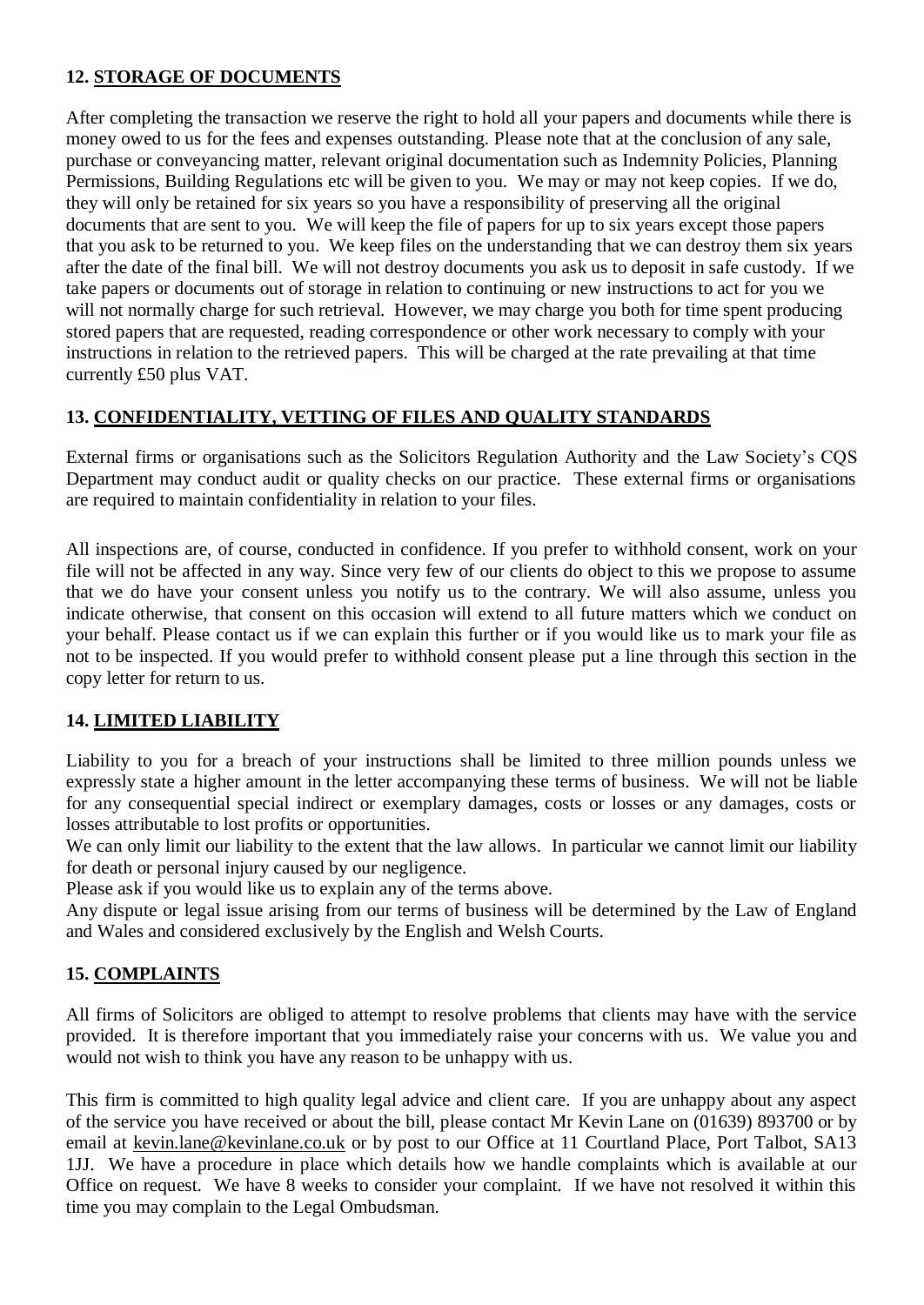Under the Solicitors Act 1974 a client may make an application to the Court for taxation of this bill. Please note that if this option is exercised then it may limit your rights to complain about our bill to the Legal Ombudsman.

If you are not satisfied with our handling of your complaint you can ask the Legal Ombudsman of PO Box 6806, Wolverhampton, WV1 9WJ [\(www.legalombudsman.org.uk\)](http://www.legalombudsman.org.uk/) – telephone 0300 555 0333) to consider the complaint. Normally, you will need to bring a complaint to the Legal Ombudsman within 6 months of receiving a final written response from us about your complaint or within 6 years of the act or omission about which you are complaining occurring (or if outside of this period, within 3 years of when you should reasonably have been aware of it).

If the Ombudsman considers there are exceptional circumstances (e.g. serious illness or you were still within the time limits when you made your initial complaint to them) then he/she may extend any of the above time limits to the extent that he/she considers fair.

If you refer your complaint to the Legal Ombudsman as a trustee/personal representative (executor/administrator) or beneficiary of the estate/trust of a person who, before they died, had not referred the complaint to the Legal Ombudsman the period runs from when the deceased should reasonably have known there was cause for complaint and when the complainant (or the deceased) should reasonably have known there was a cause for complaint will be assessed on the basis of the complainant's (or deceased's) own knowledge, disregarding what the complainant (or the deceased) might have been told if he/she had sought advice.

If your complaint is specifically about our bill, you have the right to object to it and apply for an assessment of it under part III of the Solicitors Act 1974. If you should choose to exercise this right, and the court is assessing our bill, you may be unable to use the Legal Ombudsman service.

If you are complaining as a business client, unless you are a "micro business" (as defined by the European Union) you may not be able to use the Legal Ombudsman scheme and should check the guidance on Legal Ombudsman's website.

Alternative complaints bodies such as Ombudsman Services [www.consumer-ombudsman.org](http://www.consumer-ombudsman.org/) exist which are competent to deal with complaints about legal services should both you and our firm wish to use such a scheme.

We do not agree to use Ombudsman Services but are obliged from  $1<sup>st</sup>$  October 2015, under European Directive 2013/11/EU to make you aware of an ADR approved body.

# **16. AUTHORITY**

If we are acting for you jointly we need authority for us to accept instructions from either of you.

## **17. CONFIRMATION SECTION – MUST BE SIGNED BY ALL CLIENTS IN ANY EVENT**

I/We acknowledge having received a copy of these terms and conditions of business at the time of my/our instructing Kevin Lane & Company to act on my/our behalf and confirm that the identification documents have been provided as indicated about and otherwise the client questionnaire has been completed correctly to the best of my/our knowledge.

## *\*Please note that if we do not receive from you the signed Client Care Letter and signed Terms and Conditions of Business we will assume you are happy to proceed subject to the contents and terms of the said documents\**

**SIGNED: DATED:**

**SIGNED: DATED:**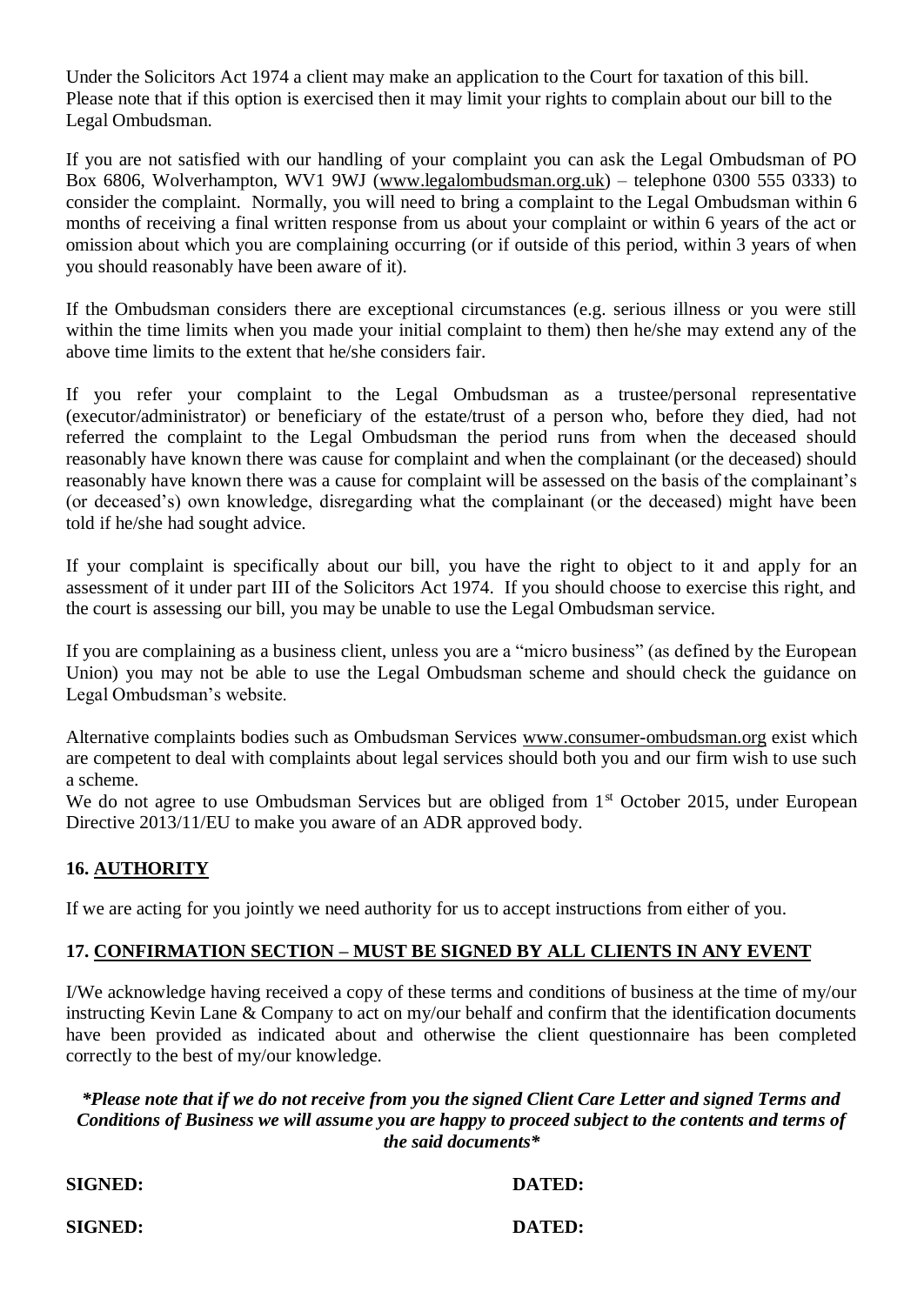## **MONEY LAUNDERING DOCUMENTATION**

#### **WE NEED TWO DOCUMENTS FROM YOU**

**ONE** proof of personal identification from **List A** attached and

**ONE** proof of residence from **List B** attached- the documents in List B must not be more than 3 months old.

You can provide us with these documents in **ONE** of the following ways:

#### **EITHER 1. PERSONAL ATTENDANCE**

 Attend our office in person with the documents so that we can take copies and certify them.

#### **OR 2. SEND ORIGINALS**

 You may send us the originals so that we may copy and return them at your own risk.

#### **OR 3. SEND COPIES**

We can accept certified copies. The copy documents can be certified by a person in a position of responsibility who knows you and who can confirm your permanent address. People who fall into this category are doctors, dentists, solicitors, ministers of religion, teachers, hostel managers, social workers, care home managers, probation officers, police officers, civil servants, Justices of the Peace, local or county Councillors. The overriding requirement is that the person certifying the document must be capable of being contacted if necessary and their contact details should be obtained. You cannot certify your own identification evidence. Each copy document should be certified as set out below and should be dated. The person certifying the document should place their contact name, landline telephone number as well as sign it.

If you choose this option please ask the relevant person to use the following wording on the copy document

*I certify that this is a true copy of the original document which I have seen on the date mentioned below*

*Signed: Dated:*

*Name of Signatory: Address of Signatory: Occupation of Signatory: Telephone number of Signatory:*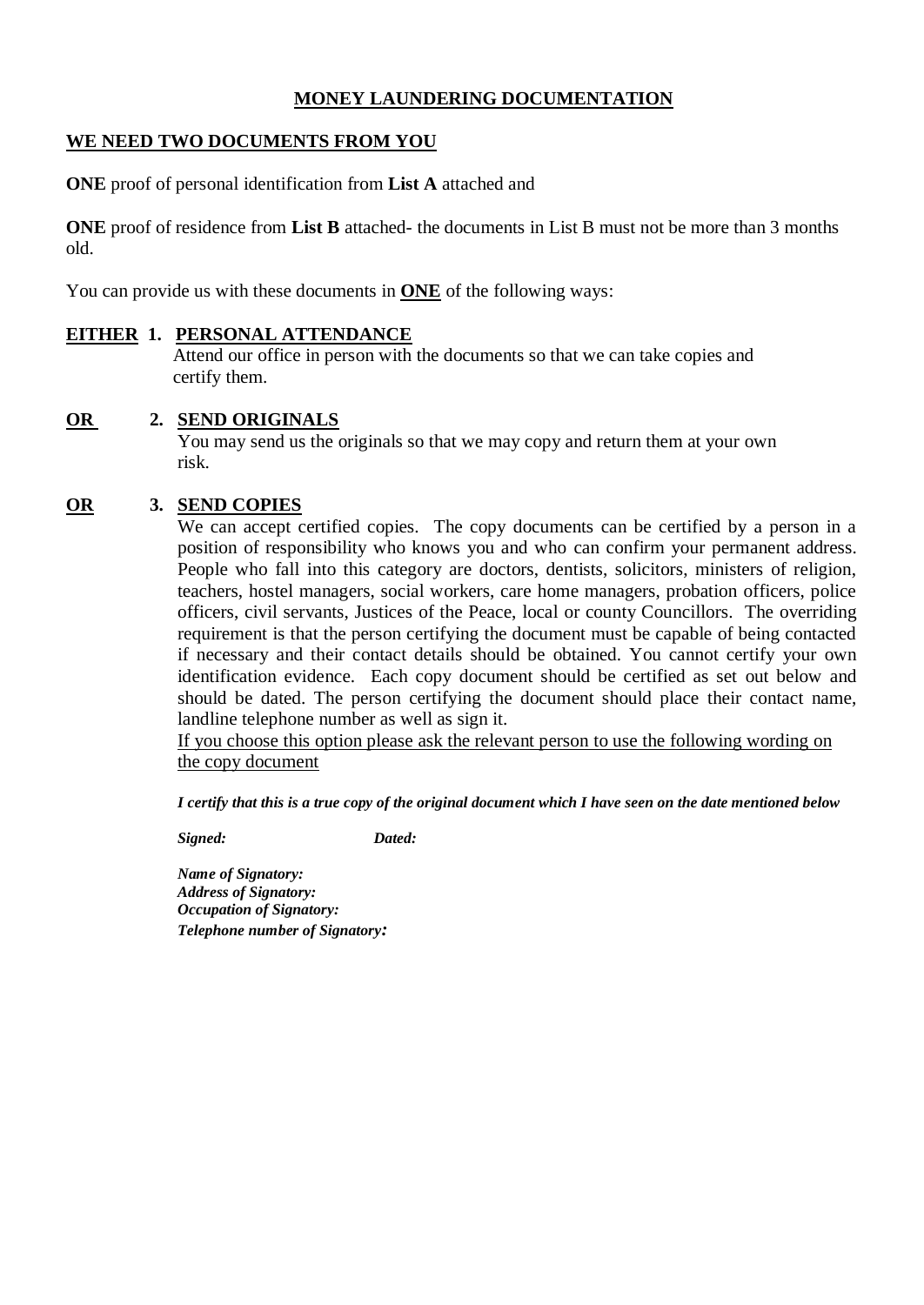# **LIST A – EVIDENCE OF PERSONAL IDENTIFICATION – One from this list**

- 1. Current signed passport
- 2. Current EEA or UK photo-card driving license or a blue disabled driver's pass
- 3. Current full UK driving license (old version) old style provisional licences will not be accepted
- 4. Original notification letter from the Department for Work and Pensions (DWP) confirming the right to benefits
- 5. Self-Employed in the Construction Industry current photographic registration cards for Individuals and partnerships CIS4, CIS4(1) and CIS6
- 6. HM Revenue and Customs tax notification not a P45 or P60 Form
- 7. Current shotgun or firearms certificate
- 8. EEA Member state identity card (please note that UK National Identity cards are no longer valid as proof of identity for anti-money laundering purposes)
- **9.** Residence permit issued by the Home Office to EU Nationals on sight of their own country passport

## **LIST B – EVIDENCE OF ADDRESS – One from this list**

- 1. Utility bill or Statement e.g. Water Rates, Electricity, Gas Visa etc.
- 2. Local Council Tax bill for current year
- 3. Bank, Building Society or Credit Union passbook or statement
- 4. Recent original mortgage statement